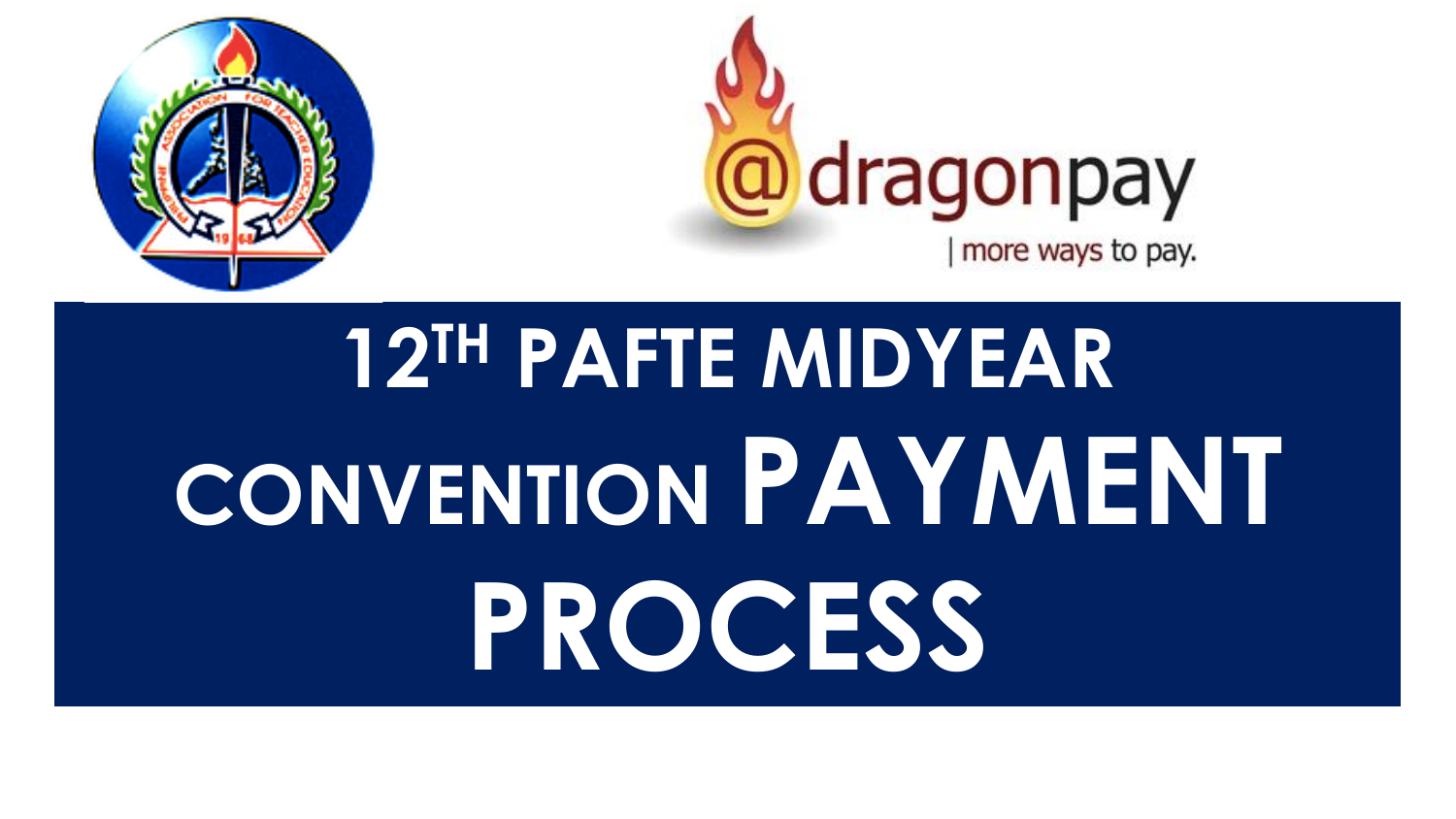

# **BASIC STEPS**

#### **LOG IN TO www.pafte.org**



Visit https://www.pafte.org/ for more informa

**PRC CPD UNITS: APPLICATION IN PROCESS** 

**ACCOMPLISH Registration Form**

#### **Registration for the 12th PAFTE Midyear Convention**

THEME: INNOVATION: WHERE COLLABORATION, CREATIVITY, AND TECHNOLOGY MEET

**DATES: May 20-21, 2022** 

**REGISTRATION FEE: PhP600.00** 

**IMPORTANT:** 1. Pay the registration fee of PhP600.00 through DRAGONPAY by clicking https://gw.dragonpay.ph/GenPay.aspx?merchantid=PAFTEI

Use the following information asked by Dragonpay:

| PAY                     |  |
|-------------------------|--|
| <b>Registration Fee</b> |  |

 $\blacktriangle$ 

| Merchant<br>EDUCATORS INC. | PHILIPPINE ASSOCIATION FOR TEACHERS AND |
|----------------------------|-----------------------------------------|
| Invoice No                 |                                         |
| Name                       |                                         |
| Email                      |                                         |
| Amount                     |                                         |
| Remarks                    |                                         |
| Pay                        |                                         |
|                            |                                         |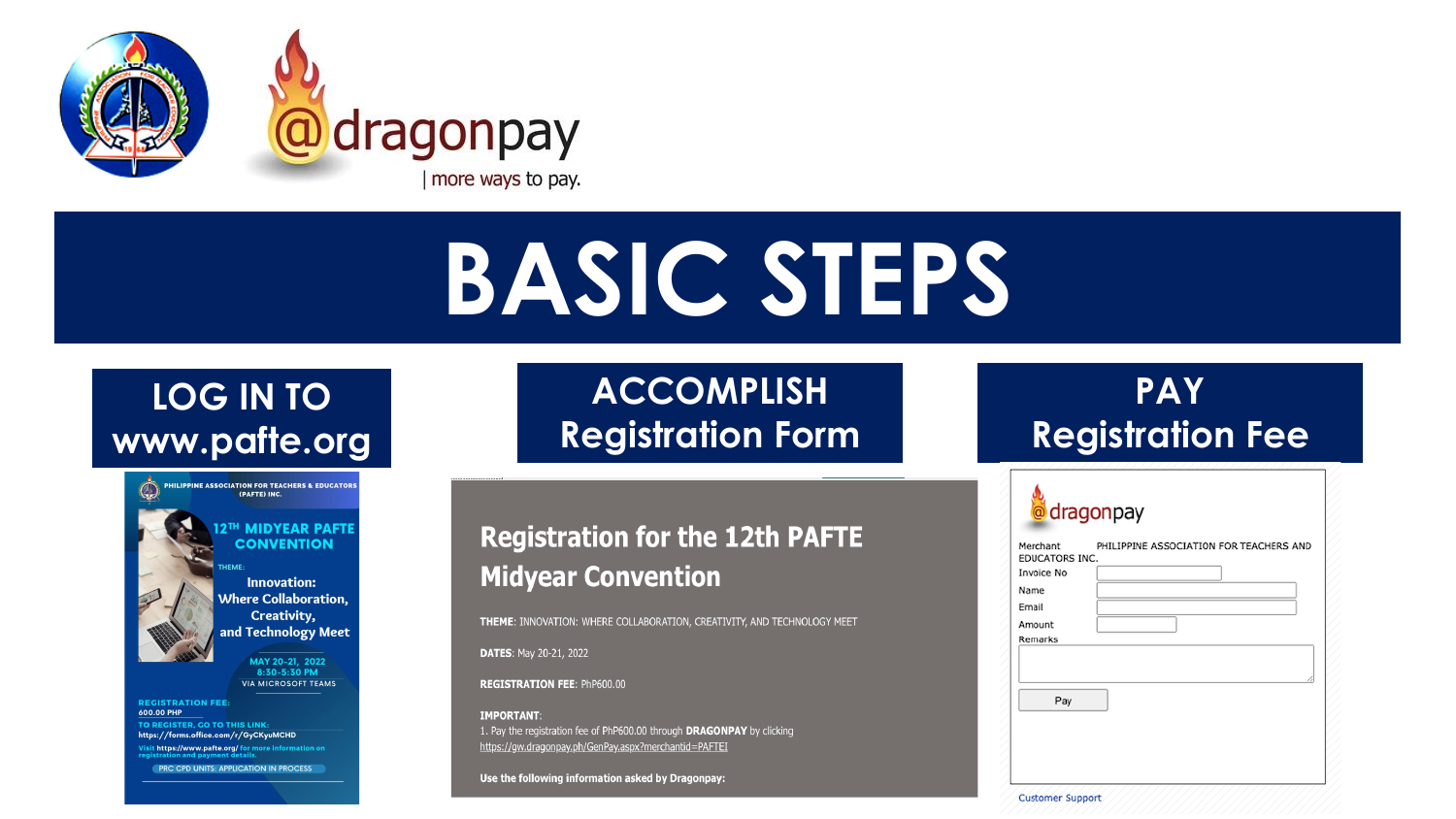



# **TYPES OF CHANNELS WITHIN DRAGONPAY** • **ONLINE BANKING**  • **OVER THE COUNTER**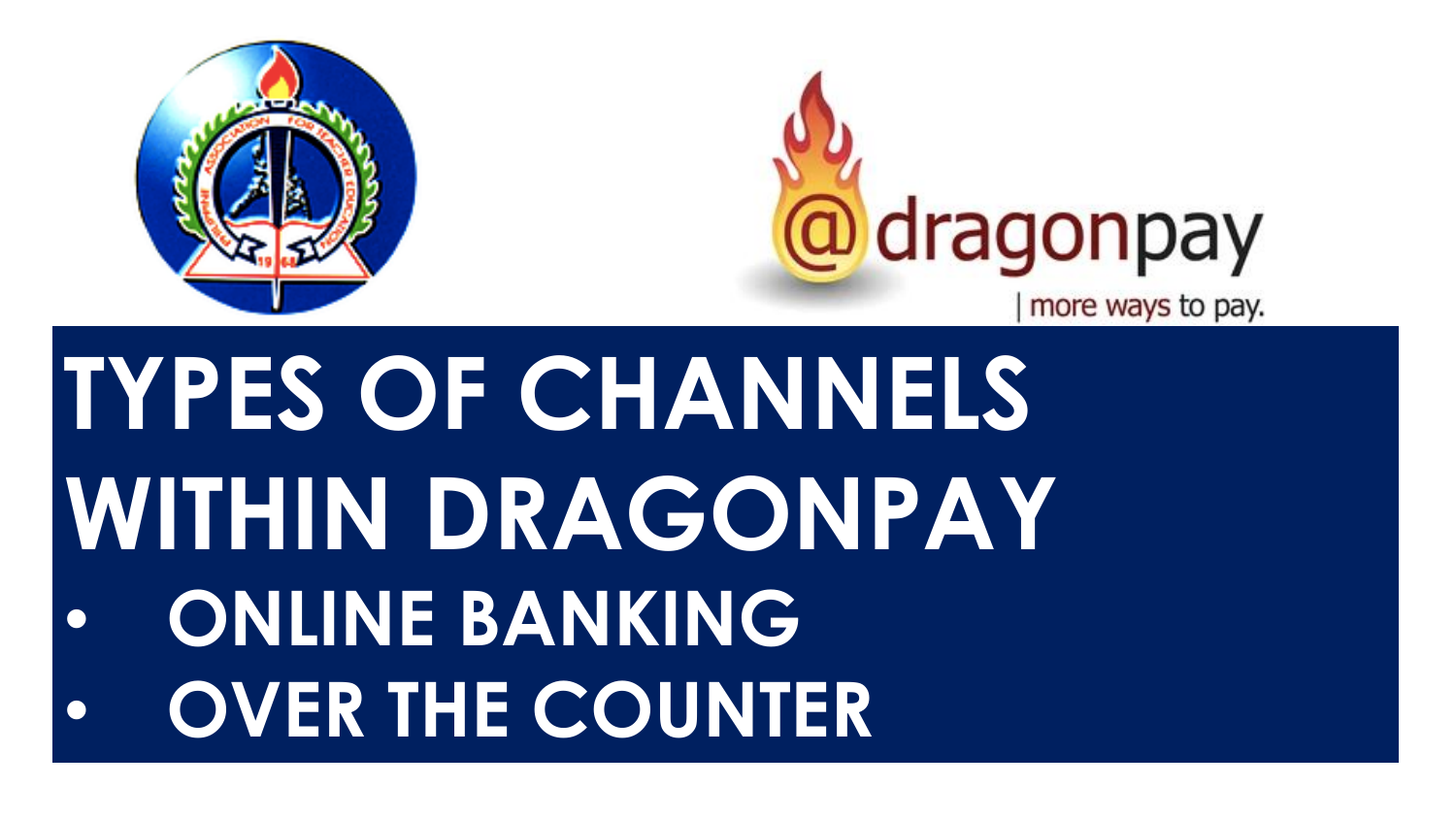

#### Log in to www.pafte.org



(PAFTE) INC.

PHILIPPINE ASSOCIATION FOR TEACHERS & EDUCATORS

#### 12<sup>TH</sup> MIDYEAR PAFTE **CONVENTION**

THEME:

**Innovation:** Where Collaboration, **Creativity,** and Technology Meet

> MAY 20-21, 2022 8:30-5:30 PM **VIA MICROSOFT TEAMS**

**REGISTRATION FEE:** 600.00 PHP

**TO REGISTER, GO TO THIS LINK:** https://forms.office.com/r/GyCKyuMCHD

Visit https://www.pafte.org/ for more information on registration and payment details.

**PRC CPD UNITS: APPLICATION IN PROCESS**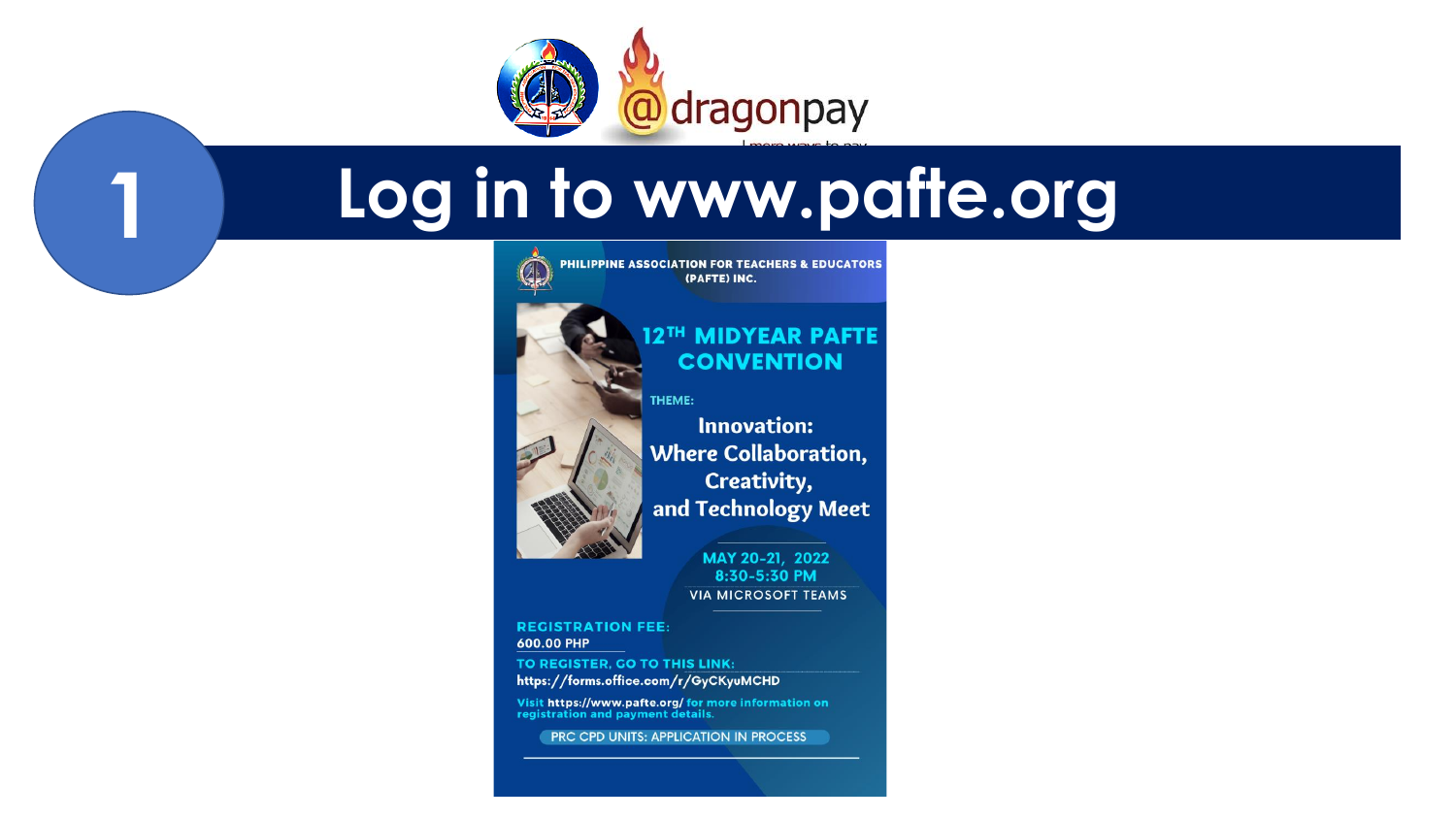

## **Click the registration form tab then click** the Dragonpay LIVE LINK

#### **Registration for the 12th PAFTE Midyear Convention**

**THEME: INNOVATION: WHERE COLLABORATION, CREATIVITY, AND TECHNOLOGY MEET** 

**DATES: May 20-21, 2022** 

**REGISTRATION FEE: PhP600.00** 

**IMPORTANT:** 

1. Pay the registration fee of PhP600.00 through **DRAGONPAY** by clicking

https://gw.dragonpay.ph/GenPay.aspx?merchantid=PAFTEI

Use the following information asked by Dragonpay: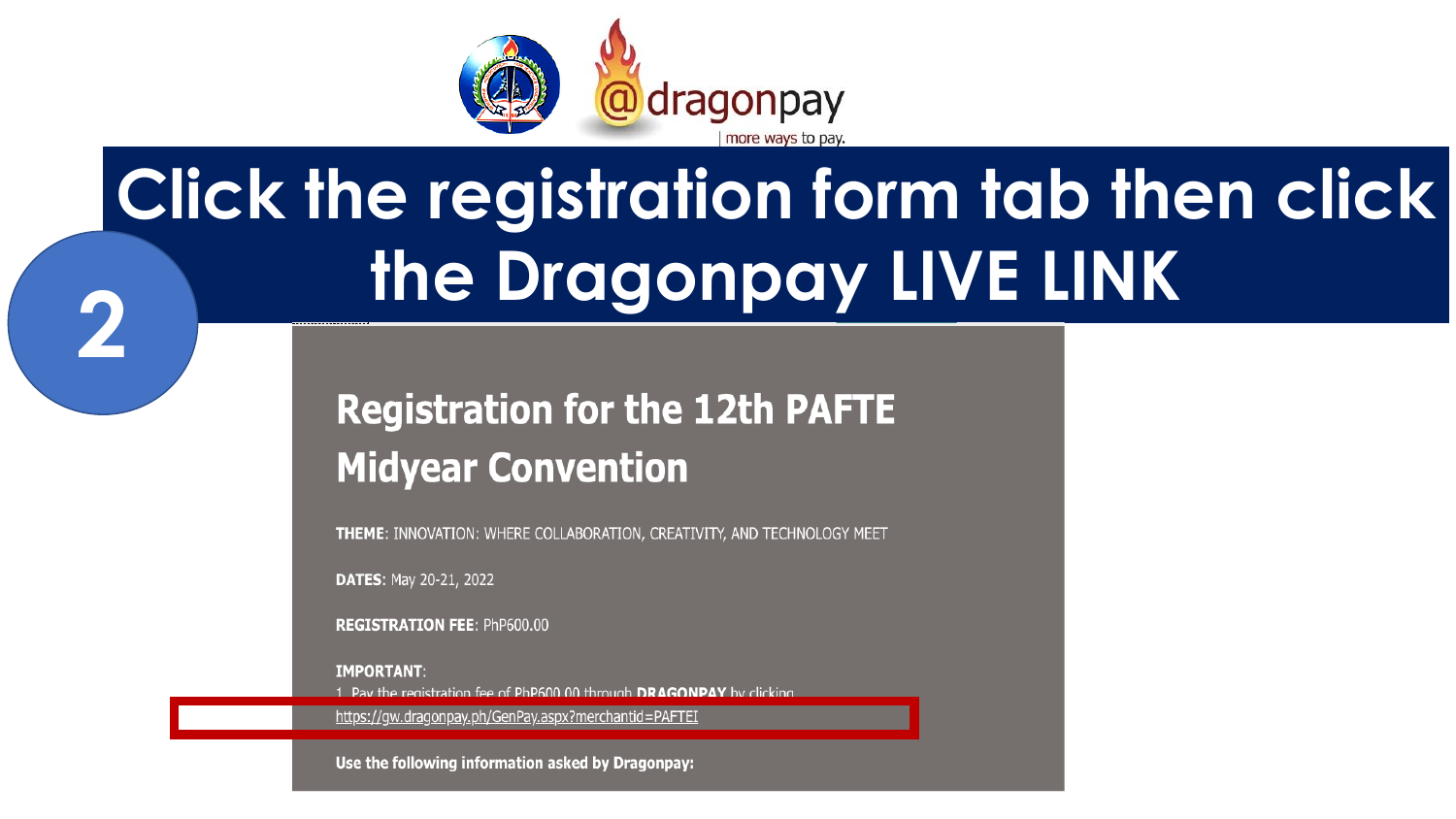

### **Fill out the Dragonpay form with the required information 3**

dragonpay

| Merchant<br><b>EDUCATORS INC.</b>   | PHILIPPINE ASSOCIATION FOR TEACHERS AND |  |  |  |  |  |
|-------------------------------------|-----------------------------------------|--|--|--|--|--|
| Invoice No                          | CAR SLU                                 |  |  |  |  |  |
| Name                                | <b>JOHNELL B DESALIT</b>                |  |  |  |  |  |
| Email                               | johnell_14@yahoo.com                    |  |  |  |  |  |
| Amount                              | 600                                     |  |  |  |  |  |
| Remarks                             |                                         |  |  |  |  |  |
| PAYMENT FOR 12TH MIDYEAR CONVENTION |                                         |  |  |  |  |  |
| Pay                                 |                                         |  |  |  |  |  |
|                                     |                                         |  |  |  |  |  |
|                                     |                                         |  |  |  |  |  |
|                                     |                                         |  |  |  |  |  |
|                                     |                                         |  |  |  |  |  |

**INVOICE NO. : REGION\_INSTITUTION NAME: FIRST NAME MIDDLE INITIAL FAMILY NAME EMAIL: email address Amount: 600 REMARKS: Payment for 12th PAFTE Midyear Convention**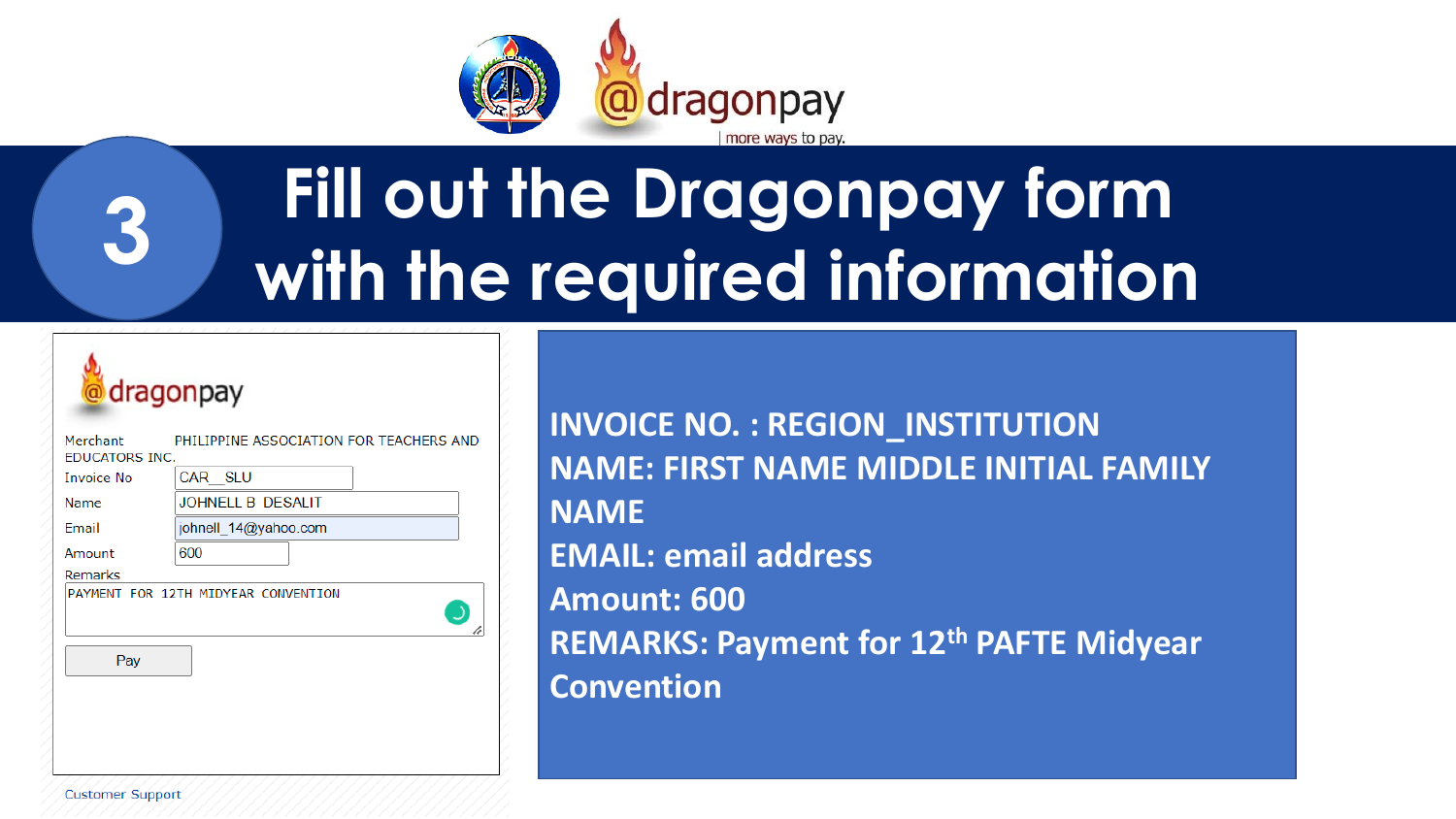

### **Choose preferred banking payment 4** Choose preferred burnel



**NOTE: The channels can be online banking or over the counter.** 

**Make sure when you will choose over the counter, you will return back to your email after paying.**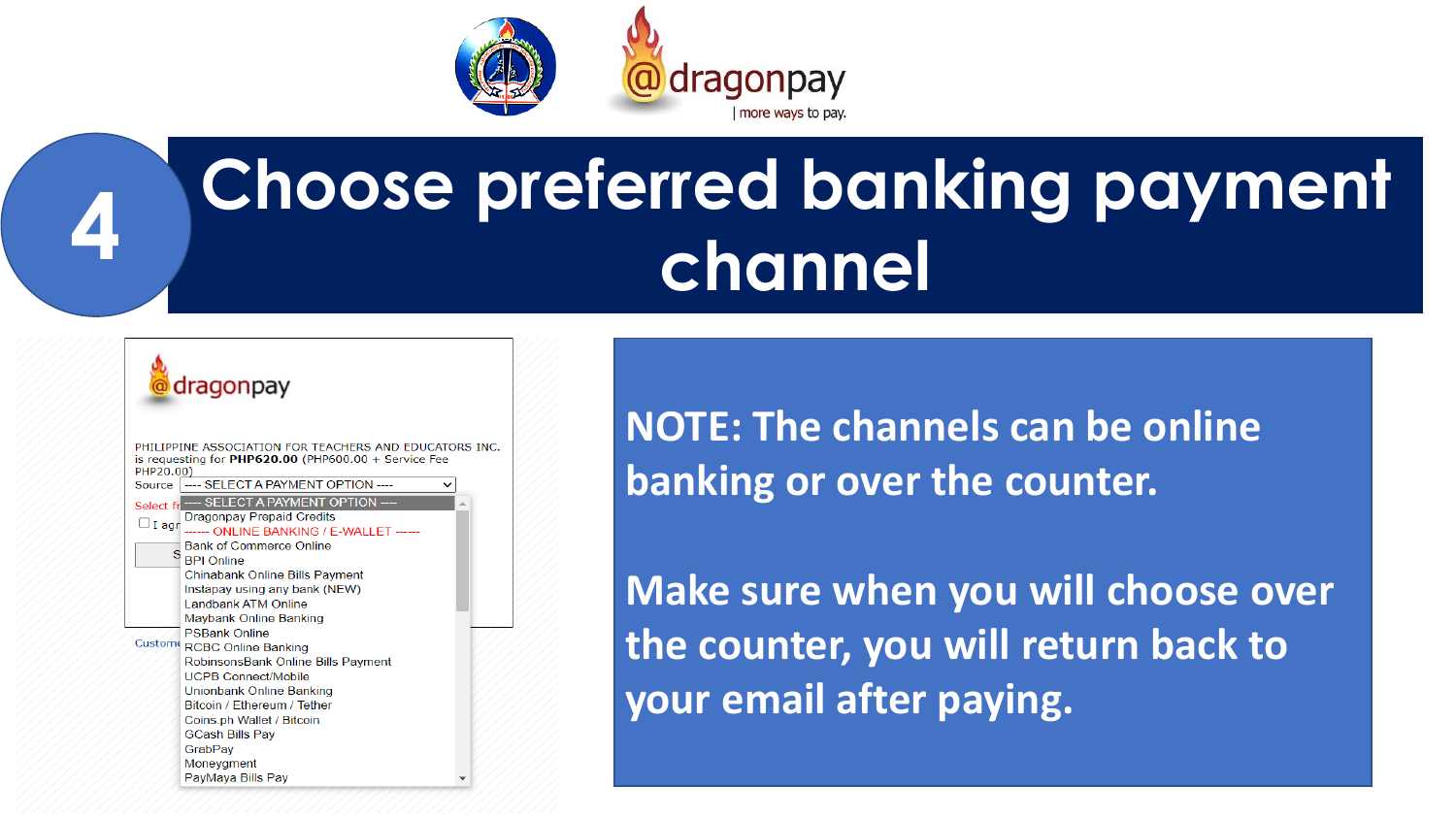

#### **Read Instructions then click** 5 agreement button and "Select" tab



PHILIPPINE ASSOCIATION FOR TEACHERS AND EDUCATORS INC. is requesting for  $PHP620.00$  (PHP600.00 + Service Fee PHP20.00)

Source GCash Bills Pay

Pay manually using your GCash Mobile App Bills Payment feature.

I agree to the Terms and Conditions

Select

**Customer Support**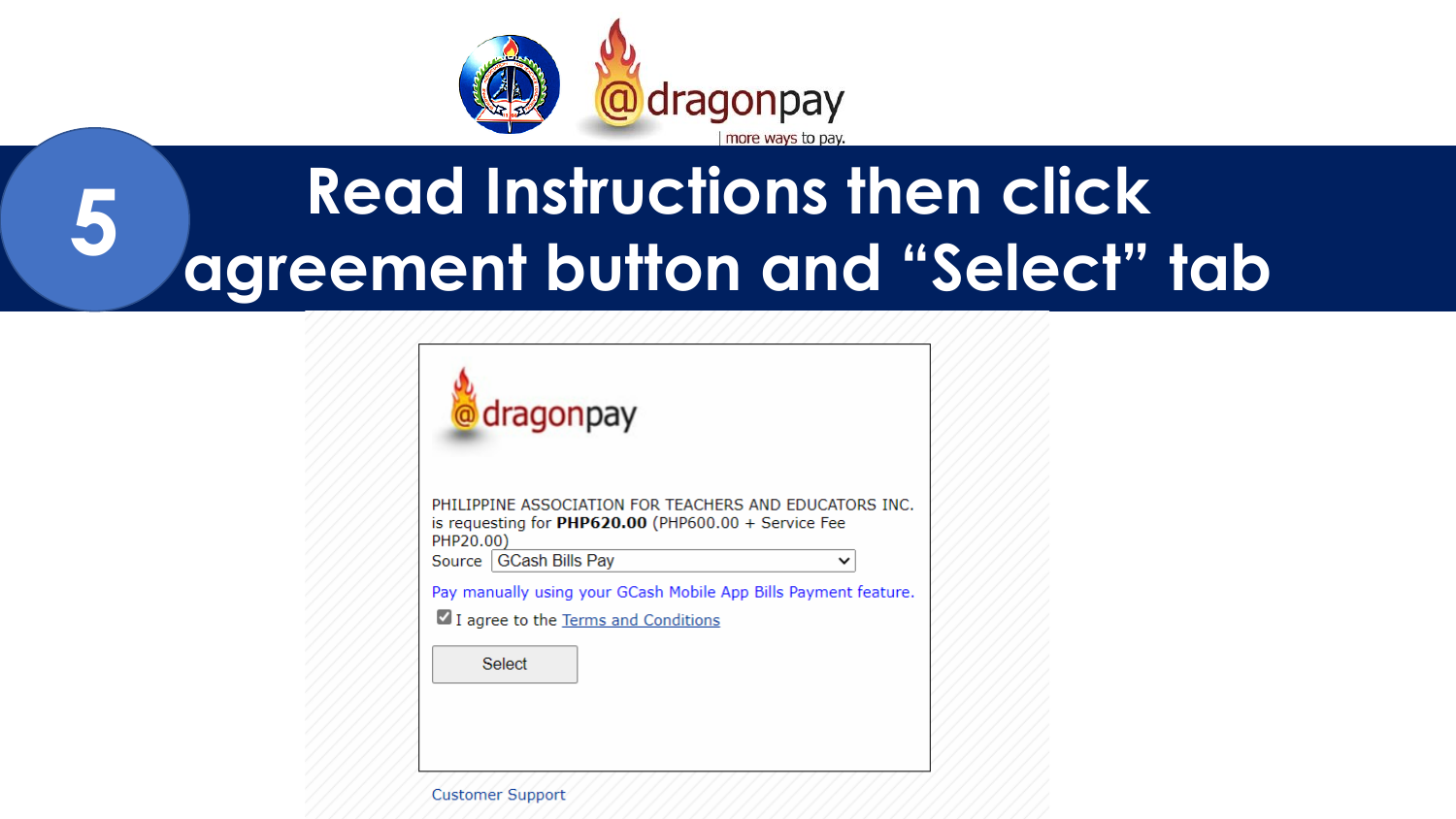

## In ONLINE BANKING, log in to your online banking account and perform fund transfer







Enter your One-Time Password

To continue, please enter the OTP sent to your mobile  $\alpha$ 

OTP Valid until Sun Aug 15 2021 09:31:44 GMT+0800

Confirm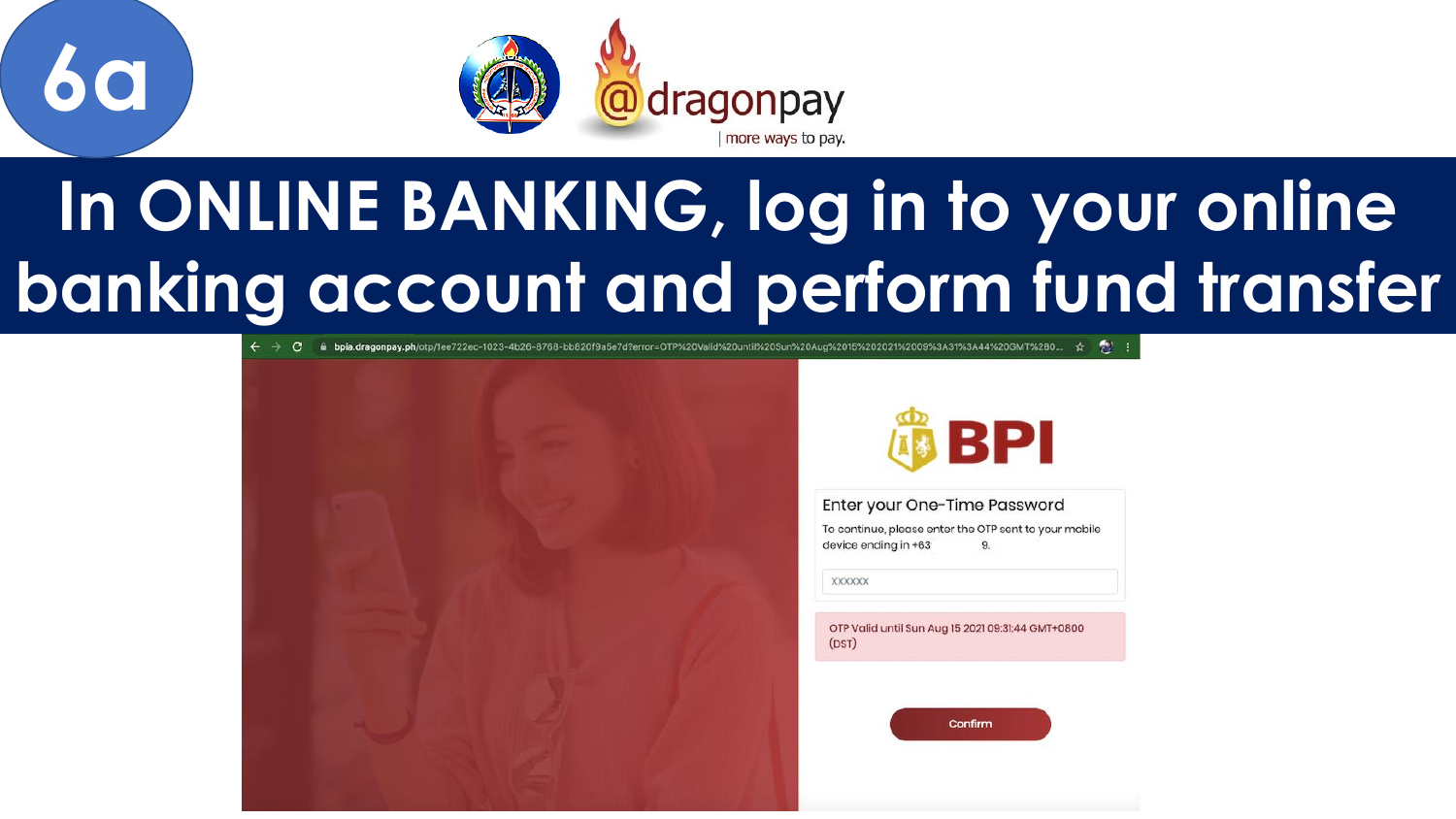

**6b**

#### **In OVER-THE-COUNTER PAYMENT, Copy the information needed for your over-the counter payment then click "Send Instructions via Email/Mobile"**

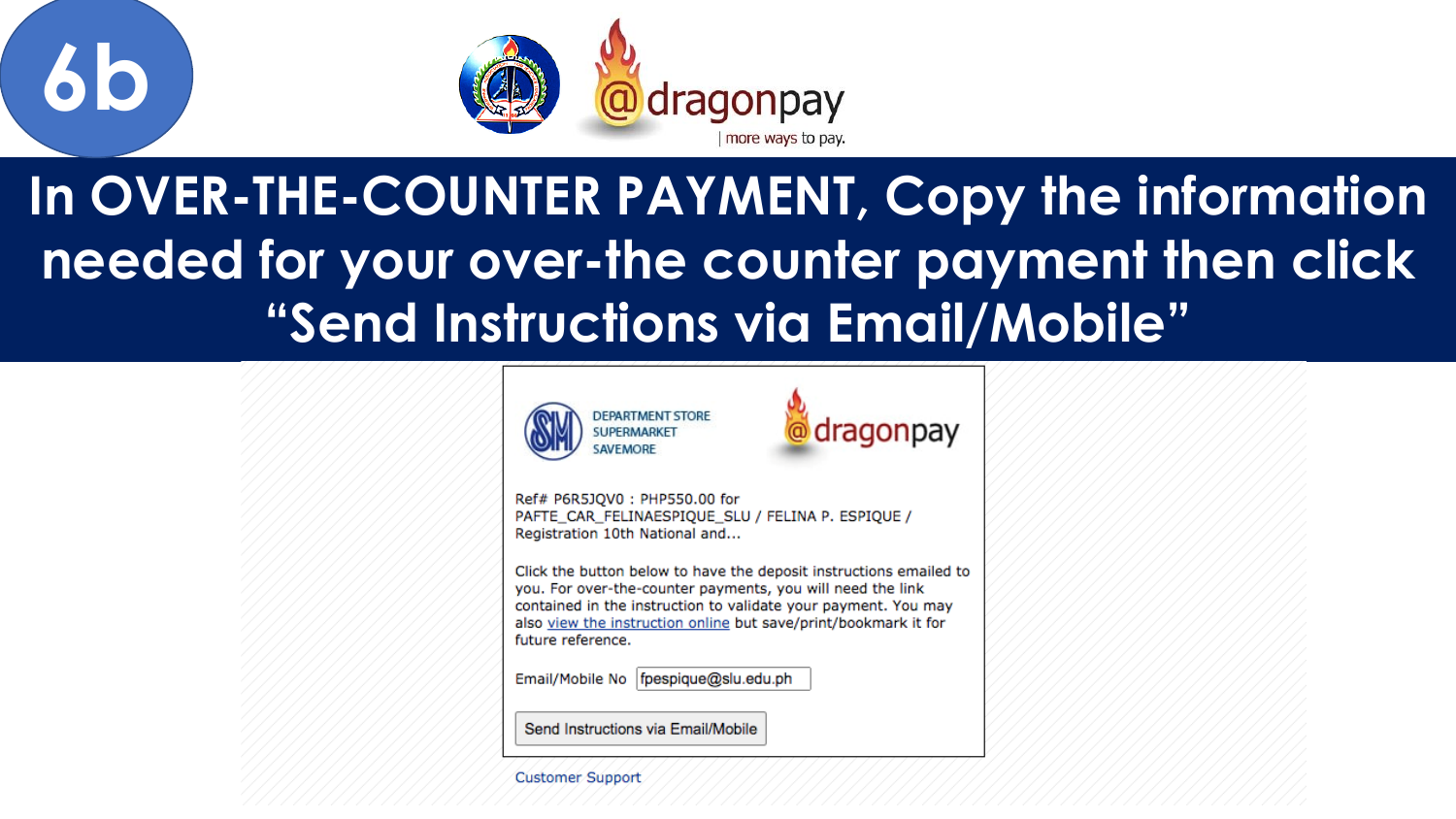

**7**

### **Check Email for the Payment Instructions**

| $\equiv$     | Gmail                   |       | Q                                                                                                                                                                                             | Search mail                                                                                                                   | 亞                    | ◎<br>දඉ                  | 88         |   | <b>EXAMPLE DELIS</b><br>UNIVERSITY |              |
|--------------|-------------------------|-------|-----------------------------------------------------------------------------------------------------------------------------------------------------------------------------------------------|-------------------------------------------------------------------------------------------------------------------------------|----------------------|--------------------------|------------|---|------------------------------------|--------------|
|              | Compose                 |       | $\leftarrow$                                                                                                                                                                                  | $\mathcal{A}$<br>r<br>ь<br>❶<br>$\bullet$<br>$\blacksquare$<br>o                                                              | $\ddot{\phantom{1}}$ |                          | 1 of 9,320 |   | ⇒                                  | $\boxed{31}$ |
| Ω            | <b>Inbox</b>            | 1,465 |                                                                                                                                                                                               | Payment Instruction for Transaction Ref: P6R5JQVO (External Inbox x)                                                          |                      |                          |            | ē | Ø                                  | O            |
| ★<br>O       | Starred<br>Snoozed      |       | $\stackrel{0}{-}$                                                                                                                                                                             | Dragonpay <support@dragonpay.ph><br/>to me <math>\sim</math></support@dragonpay.ph>                                           |                      | 11:48 PM (0 minutes ago) | ☆          | ຣ | $\ddot{\phantom{a}}$               | $\bullet$    |
| ►            | Sent                    | 3     |                                                                                                                                                                                               |                                                                                                                               |                      |                          |            |   |                                    | Θ            |
|              | Drafts<br>[Imap]/Drafts |       |                                                                                                                                                                                               | dragonpay                                                                                                                     |                      |                          |            |   |                                    |              |
| $\checkmark$ | More                    |       |                                                                                                                                                                                               | Dear Customer,                                                                                                                |                      |                          |            |   |                                    | $^{+}$       |
| Meet         |                         |       |                                                                                                                                                                                               | Good day and thank you for choosing our service. Please click on the link below and carefully review your instruction online: |                      |                          |            |   |                                    |              |
| u (          | New meeting             |       |                                                                                                                                                                                               | https://gw.dragonpay.ph/Bank/GetEmailInstruction.aspx?refno=P6R5JQV0                                                          |                      |                          |            |   |                                    |              |
| ō            | My meetings             |       | For payment-specific inquiries, you may call, email or chat with us. For product-specific inquiries or questions regarding the status of your order, please contact the merchant<br>directly. |                                                                                                                               |                      |                          |            |   |                                    |              |
|              | Hangouts                |       |                                                                                                                                                                                               | Sincerely,                                                                                                                    |                      |                          |            |   |                                    |              |
|              | Felina -                | $\pm$ |                                                                                                                                                                                               | Customer Service                                                                                                              |                      |                          |            |   |                                    |              |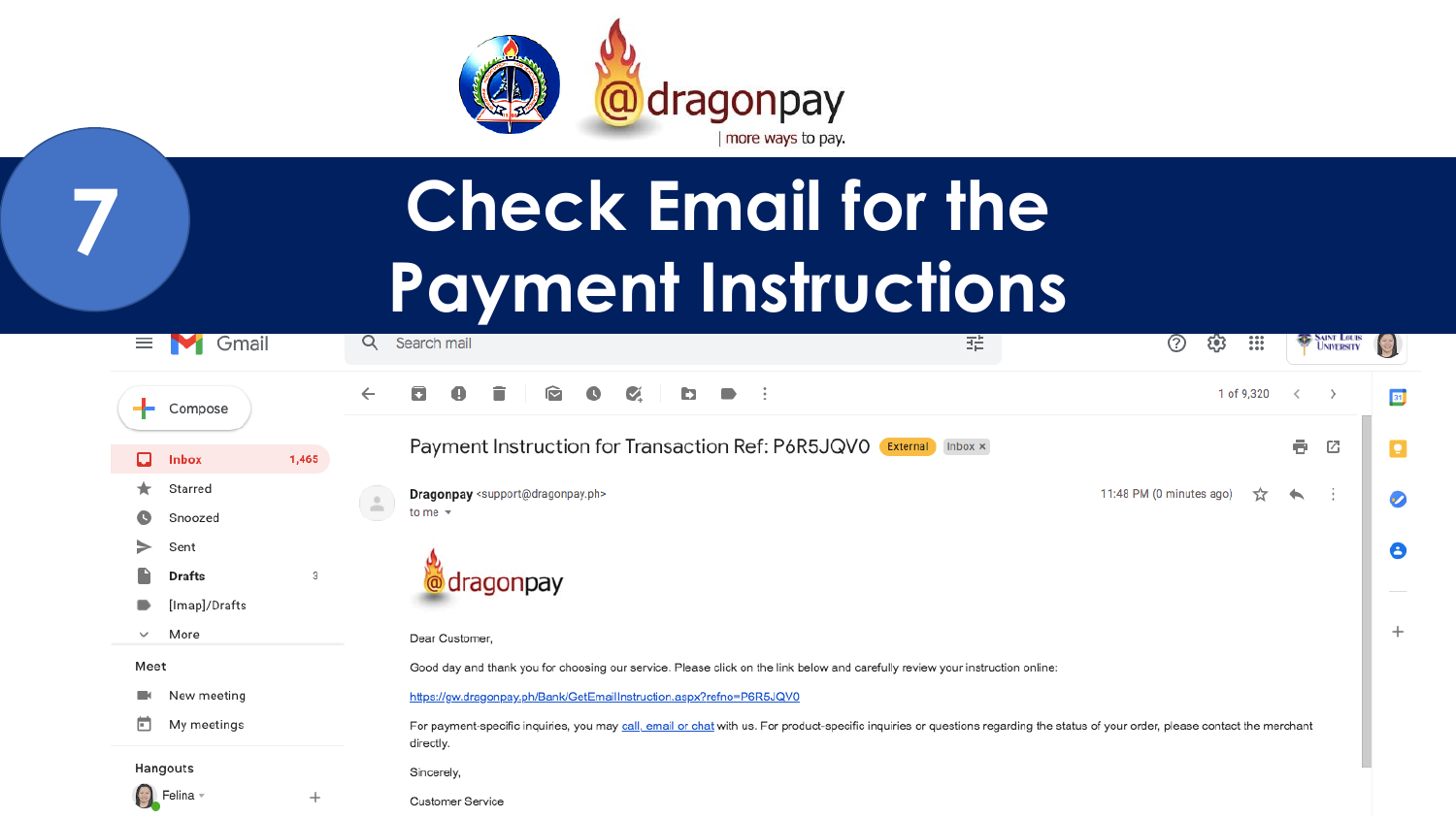

## **Pay Registration Fee following the Payment Instructions (Step 1 & 2)**

■ qw.dragonpay.ph/Bank/GetEmailInstruction.aspx?refno=P6R5JQV0

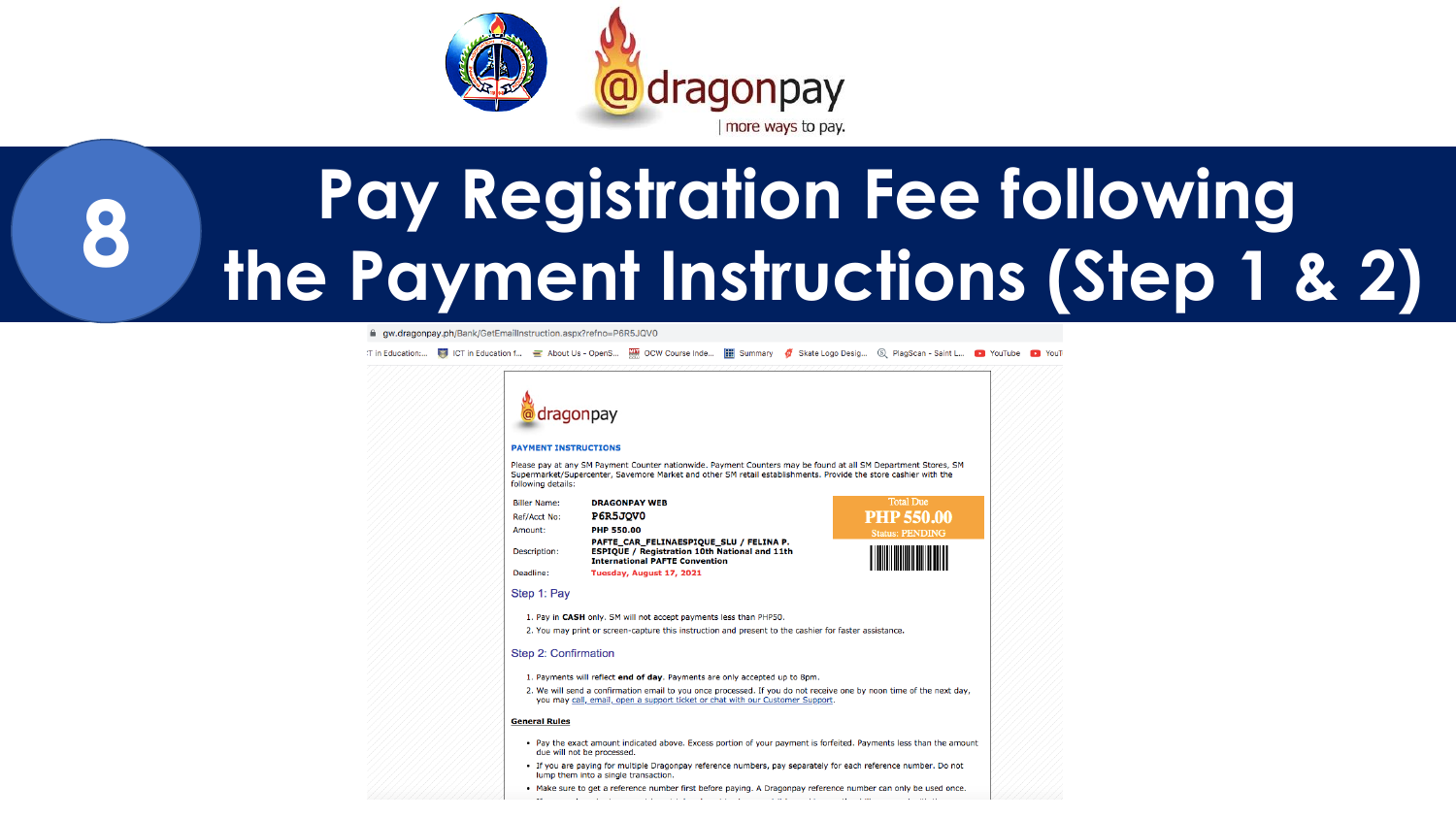

### **Take note of your payment completion/confirmation 9**

gw.dragonpay.ph/GenPayResult.aspx?txnid=772959&refno=M93FM547&status=S&message=Payment+Processed.+BPI+Confirmation+%2316290;

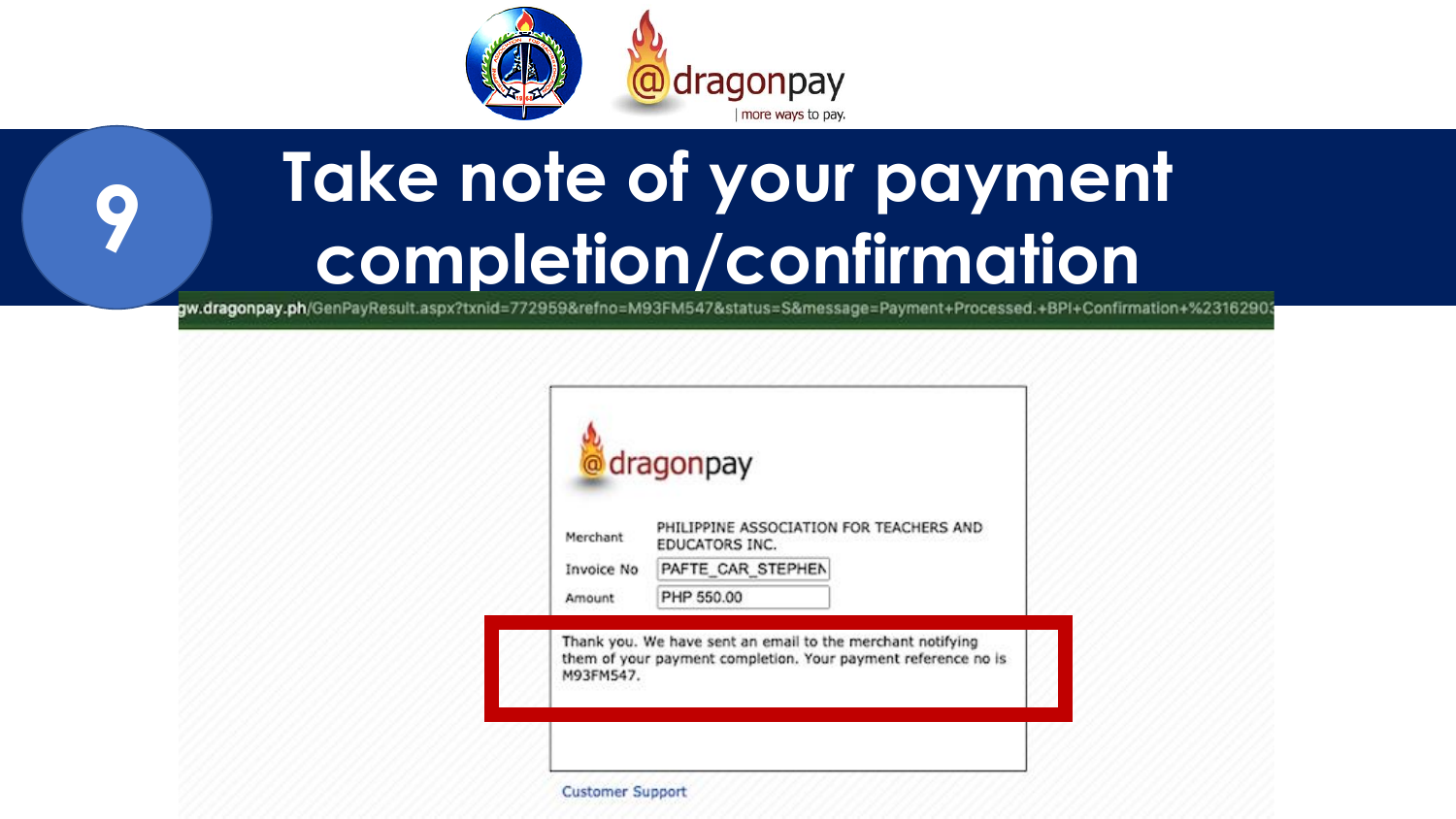

### **Check and save your email for your payment confirmation 10**

|             | Gmail<br>$\equiv$                                                                | Q<br>Search mail                                                                    |                                                                                                                                                                                    | 굝 | $^{\circ}$<br>ලා<br>$\ddot{\ddot{\ } \ddot{\ddot{\ } \ddot{\ddot{\ } \ddot{\ }}}$ | <b>SAINT LOUIS</b><br><b>UNIVERSITY</b> | O             |  |  |  |  |
|-------------|----------------------------------------------------------------------------------|-------------------------------------------------------------------------------------|------------------------------------------------------------------------------------------------------------------------------------------------------------------------------------|---|-----------------------------------------------------------------------------------|-----------------------------------------|---------------|--|--|--|--|
|             | Compose<br>÷.                                                                    | $\leftarrow$<br>Π<br>Ø<br>o                                                         | Ø<br>D                                                                                                                                                                             |   | 8 of 9,344                                                                        |                                         | $\boxed{31}$  |  |  |  |  |
|             | α<br><b>Inbox</b><br>1,465                                                       |                                                                                     | Payment Confirmation for Transaction Ref: P6R5JQV0 External Inbox x                                                                                                                |   |                                                                                   | $\ddot{\mathbf{e}}$<br>Ø                | O             |  |  |  |  |
|             | Starred<br>★                                                                     | Dragonpay <help@dragonpay.ph><br/>÷<br/>to me <math>\sim</math></help@dragonpay.ph> |                                                                                                                                                                                    |   | 2:57 PM (1 hour ago)<br>☆                                                         | ຣ                                       | $\bullet$     |  |  |  |  |
|             | O<br>Snoozed<br>⋗<br>Sent                                                        |                                                                                     |                                                                                                                                                                                    |   |                                                                                   |                                         | Θ             |  |  |  |  |
|             | <b>Drafts</b><br>3<br>[Imap]/Drafts                                              | dragonpay                                                                           |                                                                                                                                                                                    |   |                                                                                   |                                         |               |  |  |  |  |
|             | Meet                                                                             | <b>Payment Confirmation</b>                                                         |                                                                                                                                                                                    |   |                                                                                   |                                         | $^{+}$        |  |  |  |  |
| New meeting |                                                                                  | Congratulations! This is to confirm that your payment has been completed.           |                                                                                                                                                                                    |   |                                                                                   |                                         |               |  |  |  |  |
|             | п<br>My meetings                                                                 | Reference No                                                                        | P6R5JQV0                                                                                                                                                                           |   |                                                                                   |                                         |               |  |  |  |  |
|             | Hangouts                                                                         | Channel<br>Merchant                                                                 | SM Retail<br>PHILIPPINE ASSOCIATION FOR TEACHERS AND EDUCATORS INC.                                                                                                                |   |                                                                                   |                                         |               |  |  |  |  |
|             | $\parallel$ Felina $\sim$<br>$\mathbb{Z}$<br>$\,+\,$                             | Amount<br>Merchant Txnld                                                            | PHP 550.00<br>773155                                                                                                                                                               |   |                                                                                   |                                         |               |  |  |  |  |
|             | <b>Rizzanel Galicia</b><br>Sent a message                                        | Status<br>Remarks                                                                   | <b>SUCCESS</b><br>[000] SMR Payment Auto Validated on 8/16/2021 2:57:35 PM #P6R5JQV0                                                                                               |   |                                                                                   |                                         |               |  |  |  |  |
|             | <b>OO</b> PSYCH DEPARTMENTAL MT<br>$\bullet$ 19<br><b>Missed video call</b><br>٠ | Description                                                                         | PAFTE_CAR_FELINAESPIQUE_SLU / FELINA P. ESPIQUE / Registration 10th National and 11th International PAFTE Convention                                                               |   |                                                                                   |                                         | $\rightarrow$ |  |  |  |  |
|             | Φ<br>-                                                                           |                                                                                     | For product-specific inquiries or questions regarding the status or shipment schedule of your order, please contact the merchant directly. For payment-specific inquiries, you may |   |                                                                                   |                                         |               |  |  |  |  |